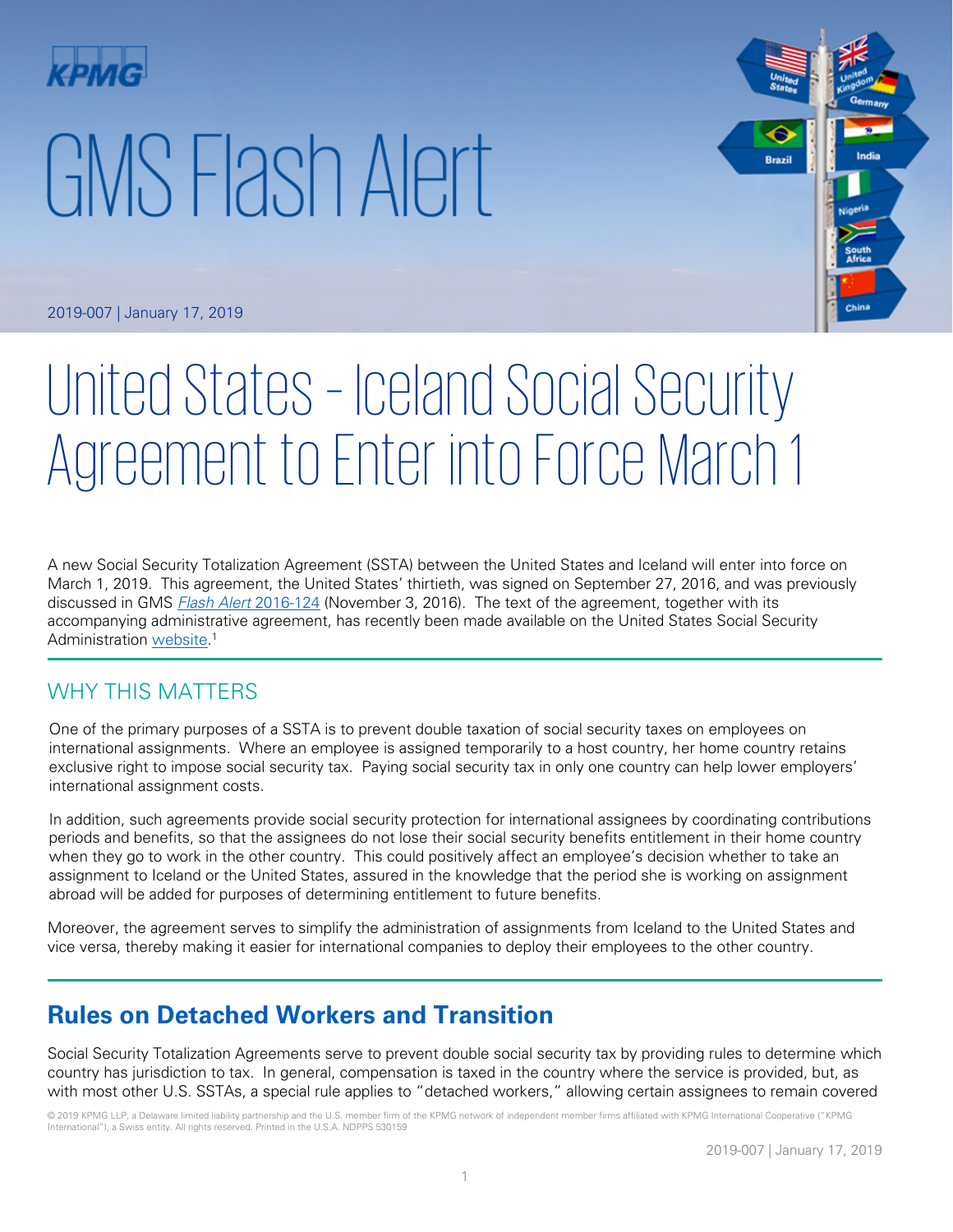by their home country tax while working in the host country for up to five years. Special transition rules allow that workers already in the host country will be eligible for up to five years of exclusion from host country social security tax, beginning on March 1, regardless of how long they have already been present in the host country.

#### KPMG NOTE

Where a detached worker qualifies for exemption from the host country social security tax, the employer should apply for a Certificate of Coverage from the home country authorities to validate the exemption. The U.S. Social Security Administration Office of International Programs will accept applications via post, fax, or online. The online application<sup>2</sup> should become available around March 1, 2019.

#### FOOTNOTES:

1 For the U.S.-Iceland social security agreement on the SSA website, click [here.](https://www.ssa.gov/international/Agreement_Texts/iceland.html)

2 For the online Certificate of Coverage Service on the SSA website, click [here.](https://www.ssa.gov/international/CoC_link.html)

\* \* \* \*

**Updated 2019 U.S. Taxation of Americans Abroad and U.S. Taxation of Foreign Citizens Now Available**

We invite you to check out the newly updated and published **[U.S. Taxation of Americans Abroad](https://tax.kpmg.us/content/dam/tax/en/pdfs/2019/2019-us-taxation-of-americans-abroad.pdf)** and **[U.S. Taxation of Foreign Citizens](https://tax.kpmg.us/content/dam/tax/en/pdfs/2019/2019-us-taxation-of-foreign-citizens.pdf)**, in .pdf format. Updated for U.S. tax law in effect as of November 30, 2018, these booklets are designed to help U.S. citizens and resident aliens who live or work abroad to understand their U.S. income tax obligations and assist foreign citizens and nationals who work or live in the United States to understand U.S. tax law as it applies to them.

© 2019 KPMG LLP, a Delaware limited liability partnership and the U.S. member firm of the KPMG network of independent member firms affiliated with KPMG International Cooperative ("KPMG International"), a Swiss entity. All rights reserved. Printed in the U.S.A. NDPPS 530159